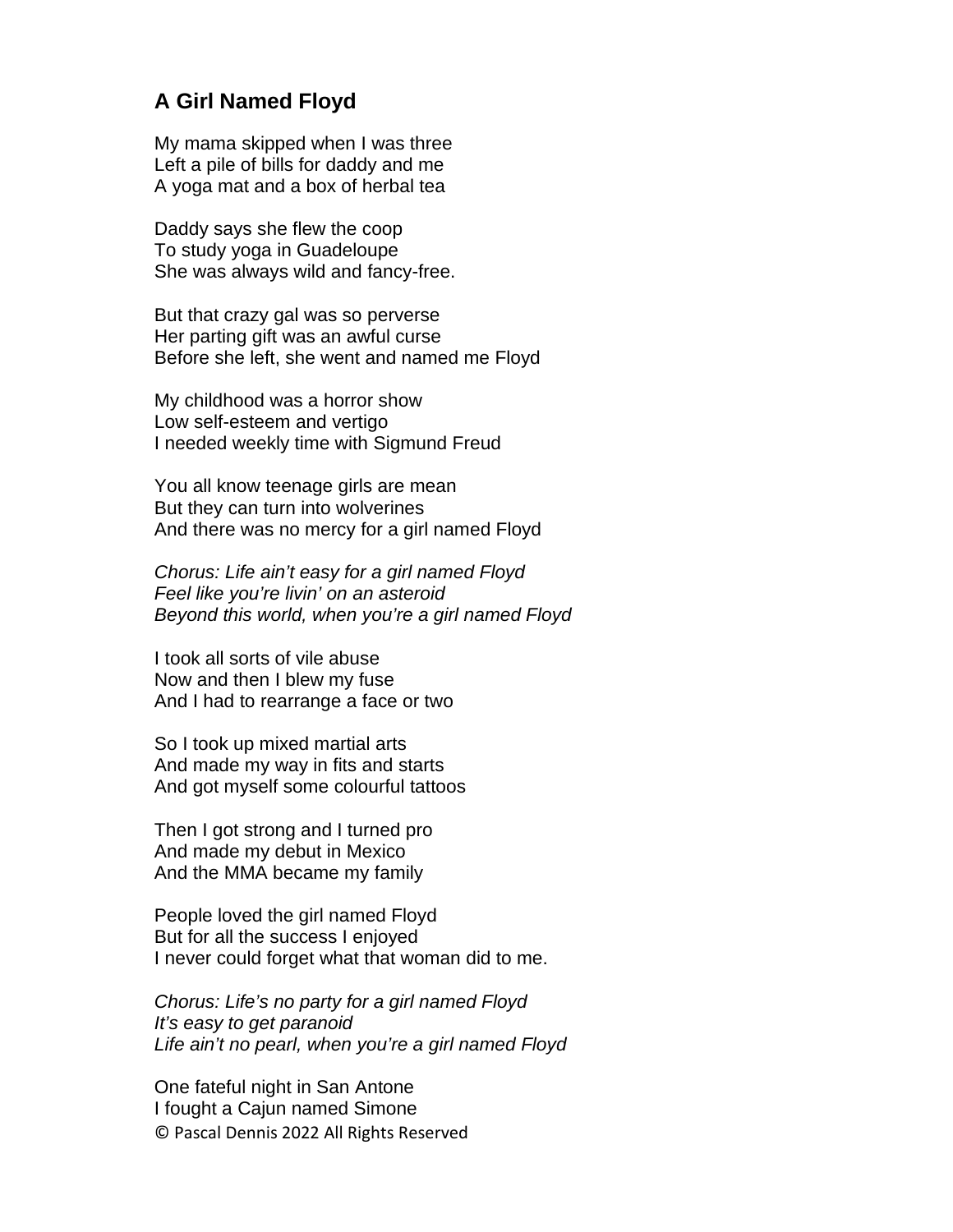She charged like a bull and kicked like a kangaroo

When I finally won a split decision I was queen of cable television They brought champagne and whisky to my room

There were camera crews and journalists Writing clever lines about my fists My manager and team were overjoyed

Then someone whispered from behind "Don't mean to ruin your peace of mind. But it's good to see that you have done so well."

I turned around and realized Standing there with a glint in her eyes Was the crazy gal who named me Floyd.

Well I went flying for her throat But she was as quick as a billy goat She threw a chair and then all hell broke loose.

*Chorus: Life's no picnic for a girl named Floyd Sometimes you really want to get destroyed And then just hurl, when you're a girl named Floyd*

Well, I know I've fought tougher gals But never one who bit and snarled Like this mean and daffy Mama Goose.

She tried to stick her fingers in my eyes But I deflected and to my surprise She pulled a blade and said, "This ain't no joke!"

So I hit her twice upside the head, And she went down like she was dead And I sat on her and applied my favourite choke

She gasped, "I guess you win the fight. And I know you hate me and you got the right. But I hope you will allow me to explain.

"Only the paranoid survive, And I'd not be there to help you thrive. But I prayed you'd grow up strong and unafraid.

© Pascal Dennis 2022 All Rights Reserved So, I gave you that name and said so long. You'd either die or you'd get strong.